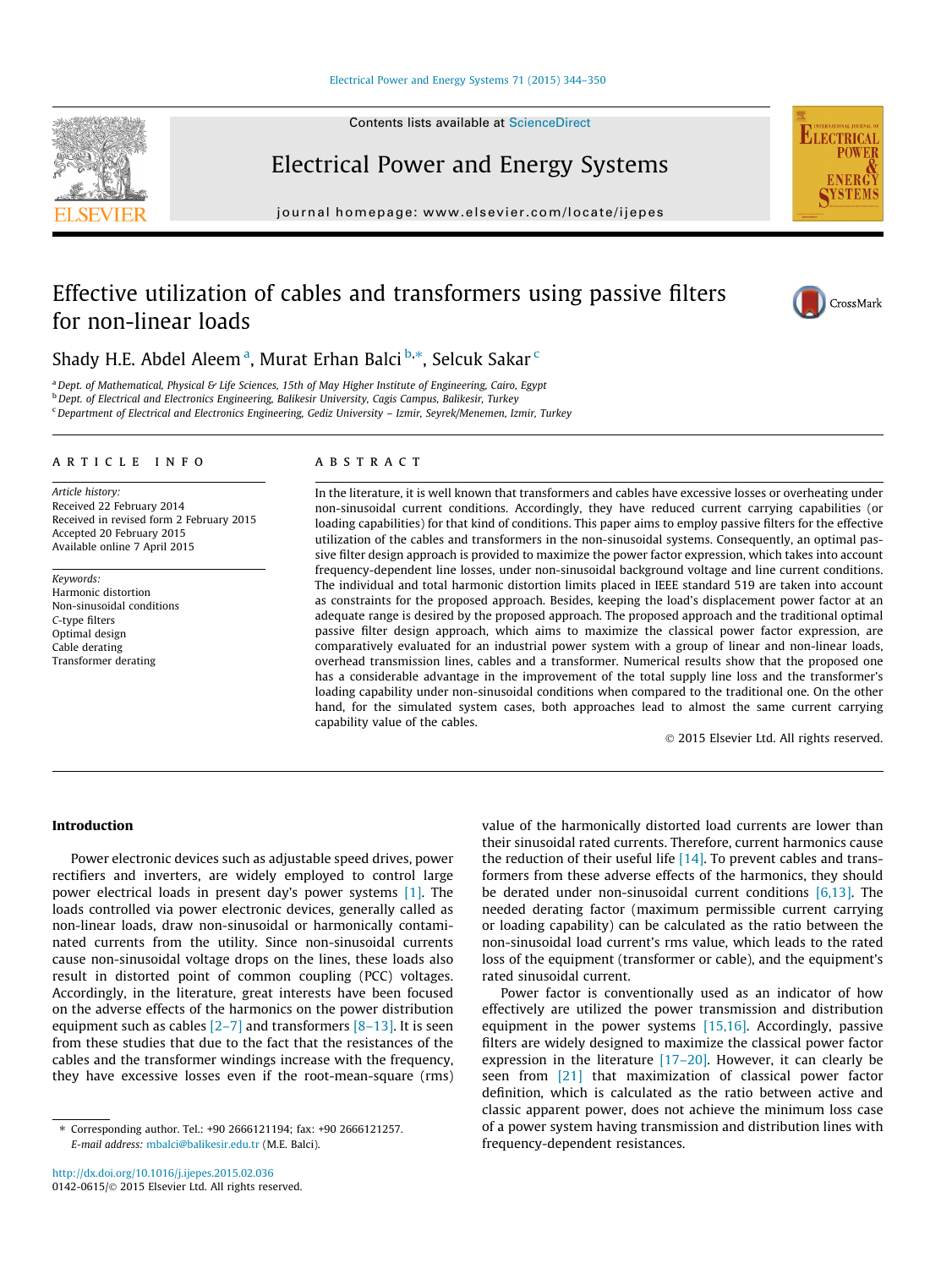| $\underline{V}_{Sh}, \underline{I}'_{I,h}$ | phasor values of the hth harmonic voltage and hth har-   | S <sub>1</sub>     | fundamental harmonic    |
|--------------------------------------------|----------------------------------------------------------|--------------------|-------------------------|
|                                            | monic current sources                                    | P                  | total active power      |
| $\underline{V}_h, \underline{I}_h$         | hth harmonic voltage at the point of common coupling     | S                  | classical apparent pow  |
|                                            | (PCC) and hth harmonic line current phasors              | <b>FHL</b>         | harmonic loss factor    |
| $V_{Lh}'$                                  | hth harmonic load voltage phasor referred to the pri-    | $P_{LL-R}$         | transformer's winding   |
|                                            | mary side of transformer                                 | $P_{EC-R}$         | transformer's winding   |
| $\varphi_h$                                | phase angle difference between hth harmonic load volt-   | $DF_{TR}$          | loading capability of a |
|                                            | age, which is referred to the primary side of the trans- |                    | non-linear load         |
|                                            | former, and hth harmonic line current                    | $DF_{CR}$          | current carrying (or lo |
| <b>DPF</b>                                 | displacement power factor                                |                    | plying a non-linear loa |
| РF                                         | classical power factor                                   | $\Delta P_{Total}$ | total transmission and  |
| <b>THDI</b>                                | current total harmonic distortion                        | $PF_e$ , $S_e$     | power factor and appar  |
| <b>THDV</b>                                | voltage total harmonic distortion                        |                    | by considering the freq |
| $P_1$                                      | fundamental harmonic active power                        |                    | line resistance         |
|                                            |                                                          |                    |                         |
|                                            |                                                          |                    |                         |

In this paper, optimal design of passive filters for effective utilization of transformers and cables operating under harmonically contaminated voltage and current cases is proposed, while taking into account the frequency-dependent nature of their power losses. Accordingly, maximization of the power factor definition [\[21\],](#page--1-0) which considers frequency-dependent loss of the supply lines, is regarded as the objective function of the proposed optimal filter design approach. It also has the constraints as the individual and total harmonic distortion limits and the displacement power factor (fundamental harmonic power factor) recommendation included in IEEE Standard 519–1992 [\[22\].](#page--1-0) The proposed approach can be applied to any kind of passive filters such as single-tuned and high pass filters  $[20]$ . However, the C-type filter is selected to demonstrate the proposed approach since it has good filtering performance, damping resonance capability and lower fundamental frequency loss when compared to other types of the filters [\[20\]](#page--1-0).

This paper is organized as follows, on which the present context forms Section ''Introduction'' as an introduction to the work. Section ''Modelling of the studied system'' is devoted to the detailed harmonic-domain modelling of the system with a power transformer and cable under polluted voltages and currents. Section ''Problem formulations of traditional and proposed optimal design approaches'' interprets the problem formulations of the proposed approach based on maximization of the power factor defined in [\[21\]](#page--1-0) and the traditional design approach based on maximization of the classic power factor definition. Simulation results obtained for both approaches are discussed in Section ''Simulation results''. The conclusion is presented in Section ''Conclusion''.

#### Modelling of the studied system

Nomenclature

In this paper, optimal passive filter design is studied for the typical industrial power system, which is primarily taken from [\[22\]](#page--1-0) and considered in many previous works [\[17–19,23–25\].](#page--1-0) Its single-line diagram is given in [Fig. 1.](#page--1-0) It has a consumer with three-phase linear and non-linear loads, the consumer's transformer and power cable, which carry energy from PCC to the loads and a C-type filter connected to load bus. It should be mentioned that some of the linear loads are compensated with an individual capacitor.

To write the current, voltage and power expressions for the system, its single-phase equivalent circuit given in [Fig. 2](#page--1-0) can be derived since the system is balanced. As shown in this figure, a linear impedance  $(R'_L + jhX'_L)$  and a constant current source per harmonic  $(I'_{Lh})$  denote the linear and non-linear load model

| S <sub>1</sub>     | fundamental harmonic apparent power                      |
|--------------------|----------------------------------------------------------|
| P                  | total active power                                       |
| S                  | classical apparent power                                 |
| FHL.               | harmonic loss factor                                     |
| $P_{II-R}$         | transformer's winding rated loss                         |
| $P_{FC-R}$         | transformer's winding eddy-current rated loss            |
| $DF_{TR}$          | loading capability of a dry-type transformer supplying a |
|                    | non-linear load                                          |
| $DF_{CR}$          | current carrying (or loading) capability of a cable sup- |
|                    | plying a non-linear load                                 |
| $\Delta P_{Total}$ | total transmission and distribution line loss            |
| $PF_e$ , $S_e$     | power factor and apparent power, which are calculated    |
|                    | by considering the frequency dependency of the supply    |
|                    | line resistance                                          |
|                    |                                                          |

parameters [\[26–28\]](#page--1-0), which are referred to the primary side of the transformer, where  $h$  is the harmonic number. The referred hth harmonic impedance of the individual compensation capacitor, which is pre-installed for the linear loads in the consumer side, is denoted by  $-jX'_{Ci}/h$ .

Utility side can be modelled as Thevenin equivalent voltage source  $(V_{Sh})$  and Thevenin equivalent impedance  $(Z_{Sh})$  for each har-monic order. Regarding the skin effect [\[21\];](#page--1-0) the hth harmonic resistance  $(R_{Sh})$  of the supply line (Thevenin equivalent) impedance and the hth harmonic resistance  $(R_{CBA})$  of the cable impedance  $(Z_{CBA})$ can be written as  $R_{Sh} = R_S \sqrt{h}$  and  $R_{CBh} = R_{CB} \sqrt{h}$  where  $R_S$  and  $R_{CB}$ are the fundamental harmonic resistances of the supply lines and cables, respectively. In addition, the hth harmonic inductive reactances of the supply lines and cables can be expressed as  $X_{Sh} = hX_S$  and  $X_{C Bh} = hX_{CB}$ , respectively. Note that capacitance of the short overhead lines and all cables can be neglected for the harmonic analysis [\[28\].](#page--1-0)

With respect to the milestone studies on the harmonic modelling and simulation [\[26–28\],](#page--1-0) the consumer's transformer can practically be modelled using its harmonic short-circuit impedance, which is referred to its primary side:

$$
\underline{Z}_{TRh} = R_{TRh} + jhX_{TR} \tag{1}
$$

where  $X_{TR}$  is the winding's fundamental harmonic inductive reactance and  $R_{TRh}$  denotes the winding's hth harmonic resistance.  $R_{TRh}$ consists of two parts such as the winding's DC resistance  $(R_{TRdc})$ and the winding's equivalent resistance corresponding to the eddy-current loss  $(R_{TRec})$  [\[9,10\]](#page--1-0):

$$
R_{TRh} = R_{TRdc} + h^2 R_{TRec} \tag{2}
$$

[Fig. 3](#page--1-0) shows that single-phase circuit representation of the C-type filter [\[23\]](#page--1-0). It consists of the main capacitor  $(X_{CF1})$  in series with a parallel connection of series inductor  $(X_{LF})$ -capacitor  $(X_{CF2})$ branch and damping resistor  $(R_F)$ . The main capacitor provides the fundamental harmonic capacitive reactive power to attain desired DPF value. In the C-type filter, series inductor-capacitor branch is tuned to fundamental harmonic for avoiding its fundamental harmonic losses. This case means that fundamental frequency reactance values of the series connected inductor and capacitor are equal to each other  $(X<sub>CF2</sub> = X<sub>LF</sub> = X<sub>F</sub>)$ . The value of the damping resistor is an important parameter for provision of the desired quality factor, which is a measure of the sharpness of the tuning frequency.

The C-type filter's hth harmonic impedance, which is referred to the primary side of the consumer's transformer, can be found as;